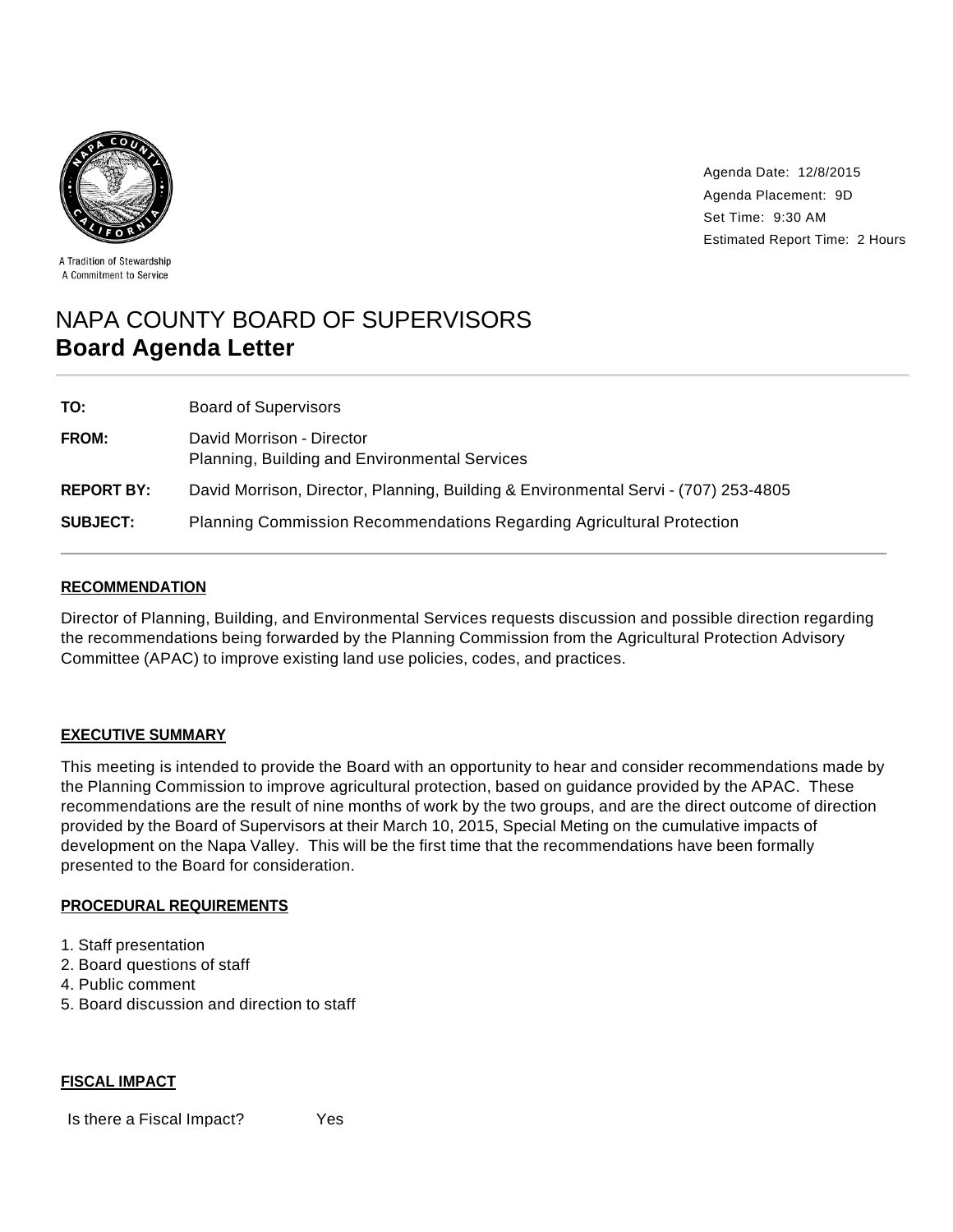| Is it currently budgeted?         | Yes                                                                                                                                                                                                                                                                                                                                                                                                                                                                                                                                                                                                          |
|-----------------------------------|--------------------------------------------------------------------------------------------------------------------------------------------------------------------------------------------------------------------------------------------------------------------------------------------------------------------------------------------------------------------------------------------------------------------------------------------------------------------------------------------------------------------------------------------------------------------------------------------------------------|
| Where is it budgeted?             | Planning, Building and Environmental Services - General Plan (1000-17000-<br>1700004)                                                                                                                                                                                                                                                                                                                                                                                                                                                                                                                        |
| Is it Mandatory or Discretionary? | Discretionary                                                                                                                                                                                                                                                                                                                                                                                                                                                                                                                                                                                                |
| Discretionary Justification:      | The Board may choose to implement some or all of the recommendations<br>resulting in General Plan amendments, new ordinances or policies to improve<br>land use planning within the County.                                                                                                                                                                                                                                                                                                                                                                                                                  |
| Is the general fund affected?     | Yes                                                                                                                                                                                                                                                                                                                                                                                                                                                                                                                                                                                                          |
| Future fiscal impact:             | Depending on the extent of recommended changes, some work could extend<br>into future fiscal years. Funding would be budgeted appropriately.                                                                                                                                                                                                                                                                                                                                                                                                                                                                 |
| Consequences if not approved:     | The Board may choose not to implement the recommendations by the<br>Planning Commission.                                                                                                                                                                                                                                                                                                                                                                                                                                                                                                                     |
| Additional Information:           | The development of ordinances, General Plan policies, staff coordination, and<br>California Environmental Quality Act (CEQA) review to implement the proposed<br>recommendations would result in staff costs. These efforts may require a<br>reprioritization of other staff tasks, but would require limited costs other than<br>staff time. Contracts to provide supplemental consultant services for revising<br>the Circulation Element and preparing the Climate Action Plan have been<br>accommodated through the existing budget process. These actions would be<br>paid for by the General Plan fee. |

## **ENVIRONMENTAL IMPACT**

ENVIRONMENTAL DETERMINATION: The proposed action is not a project as defined by 14 California Code of Regulations 15378 (State CEQA Guidelines) and CEQA is not applicable. Also, it can be seen with certainty that there is no possibility the proposed action may have a significant effect on the environment and therefore CEQA is not applicable pursuant to the General Rule contained in the Guidelines For the Implementation of the California Environmental Quality Act, 14 CCR 15061(b)(3).

# **BACKGROUND AND DISCUSSION**

## **BACKGROUND**

The Certified Environmental Impact Report ("EIR") for the 2008 General Plan projected that between 2005 and 2030, the unincorporated area of the County would add 150 new wineries (the majority of which would be less than 50,000 gallons of production). The EIR also assumed that up to 12,500 acres of new vineyard would be approved during this time.

Napa County is 10 years (40 percent) into the 25-year timeline assumed in the General Plan EIR. This relatively short time period has seen an economic boom, the Great Recession, and a slow recovery. Previously, staff reported that the rate of winery growth was in keeping with the General Plan EIR forecast. Staff has since gone back and further researched this issue in more depth to ensure that the information is comprehensive and accurate.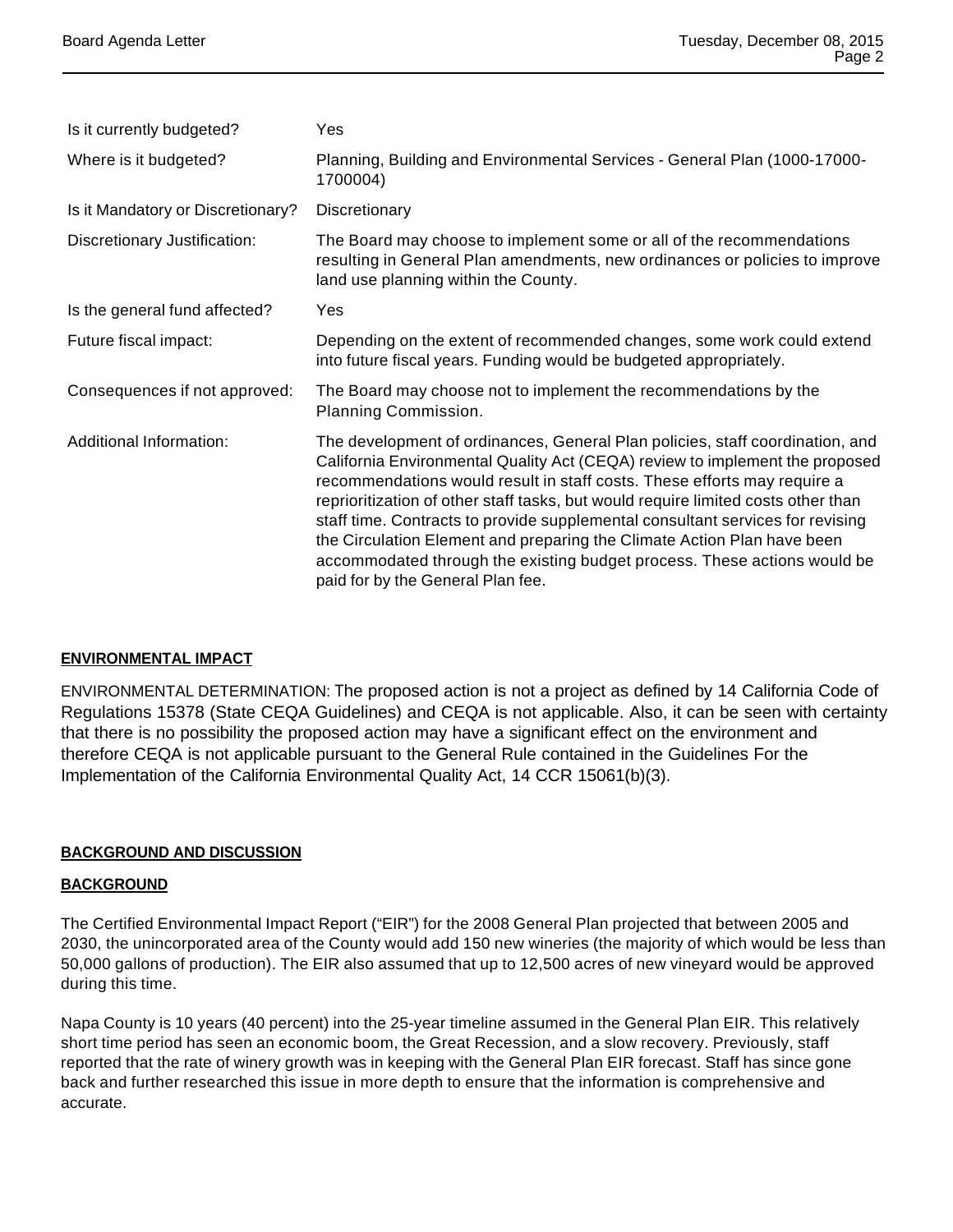Since January, 2006, a total of 86 new wineries have been approved to date. That is well above the 60 new wineries expected under the General Plan EIR by 2015. At this rate, the number of wineries will exceed their General Plan EIR projections in mid-2023. It should also be noted that there are 29 pending applications for new wineries currently on file with PBES.

With the rapid growth of the wine industry, there has been increasing concern raised regarding the rate, intensity, and location of development within the unincorporated area. In particular, there has been greater discussion of the potential impacts of these foreseen developments, both in terms of their effects on the environment as well as the quality of life in Napa County.

As a result of these concerns, the Board of Supervisors met with the Planning Commission on March 10, 2015, in a Special Joint Meeting on the Cumulative Impacts of New Development. The meeting was attended by approximately 450 members of the public. Over several hours of testimony and discussion, several issues of concern emerged, including:

- Increase in wine production has outpaced local grape harvests;
- Small wineries have increasingly expanded into hillside areas;
- Wineries increasingly rely on direct-to-consumer marketing for sales;
- Gap between wages and housing costs has increased commuting, contributing to congestion;
- Hotel tax revenues are important to several local governments;
- Wineries and tourism make up only 26% of valley employment;
- Permitted production and visitation in the wine industry is concentrated in 50 wineries;
- The 75% rule applies to only 20% of total permitted wine production; and
- Under existing conditions, there is the potential for 4,500 new wineries and 89,000 acres of vineyards.

At the end of the Special Joint Meeting, the Board of Supervisors directed staff to take the following actions:

- 1. Complete the Climate Action Plan;
- 2. Revise the Circulation Element of the General Plan, including preparation of a draft traffic mitigation fee;
- 3. Work with the cities to discuss joint efforts to address regional land use issues; and
- 4. Establish an advisory committee to review County policies and regulations regarding winery development.

To implement the fourth recommendation, the Board of Supervisors appointed an Agricultural Protection Advisory Committee (APAC) on March 24, 2015. The APAC was made up of a broad cross-section of interests, including the wine industry, agriculture, businesses, cities, environmental organizations, neighborhood groups, and at-large members. The Committee was directed to address at a minimum the following issues:

- Minimum parcel size for wineries;
- Estate grape requirement;
- Net loss of vineyards;
- Percentage of hospitality employees at wineries;
- Limiting variances;
- **Temporary events; and**
- Different development standards for AP and AW zones.

The APAC was to make its recommendations to the Planning Commission by September 2, 2105. In order to be forwarded, recommendations were required to receive at least two-thirds support of the committee. The APAC presented their final recommendations to the Planning Commission on September 10, 2015 (see Attachment A).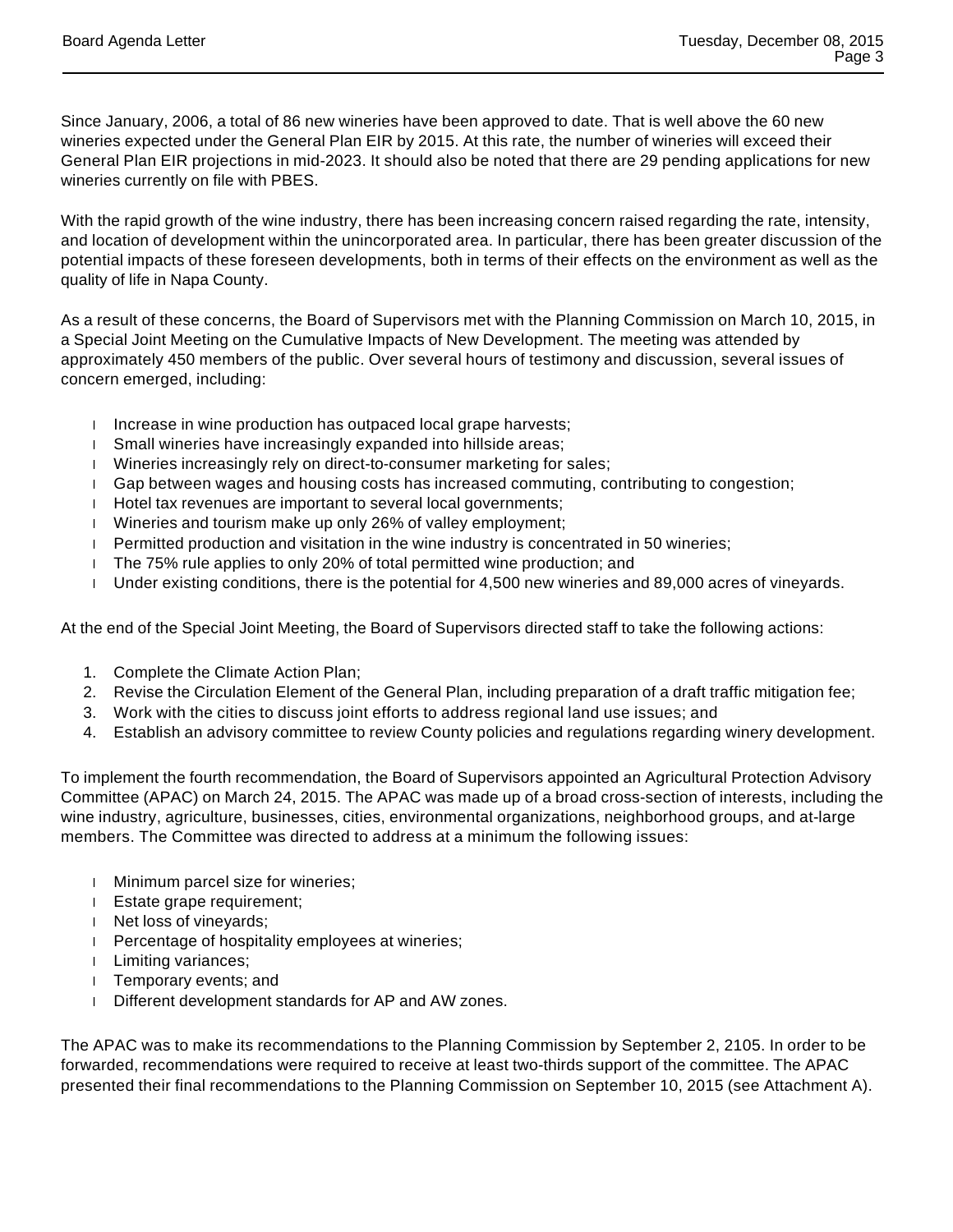On September 15, 2015, staff requested that the Board of Supervisors provide direction to the Planning Commission regarding their consideration of the recommendations from the APAC. The Board provided the following directives to the Commission:

- Develop draft policies that are supported by the specific action item recommendations;
- Prioritize consideration of those recommendations that received unanimous or support by a supermajority of the APAC;
- Forward recommendations to the Board of Supervisors as soon as possible, so that the Board can provide direction to staff to begin drafting implementation language; and
- Focus on broad brushstrokes, instead of the details. The Board may have different priorities and direction, so it would not be an effective use of Commission time to extensively deliberate on items that have yet to receive Board support. Once the Board has provided the overall direction, the details can be developed.

The Planning Commission was directed by the Board to complete their review of the APAC recommendations by November 10, 2015. In addition to the issues assigned to the APAC for recommendation, the Planning Commission addressed several additional key policy concerns of interest:

- I Standards for use in evaluating proposed tasting room and marketing visitation proposals;
- Including patios, rooftops, lawns and other outdoor hospitality areas when calculating accessory use space in wineries; and
- Design review standards to address public art and winery architecture.

The Planning Commission completed its review and made their final recommendations on November 4, 2015 (see Attachment B).

The Board may add, delete, substitute, or modify the recommendations forwarded to them by the Planning Commission. Once direction has been provided, staff will draft the necessary ordinances and General Plan policies, and set in motion other actions as needed to implement the Board's direction. Public workshops will be held to review draft ordinances and policies, and staff will prepare the appropriate documents pursuant to the California Environmental Quality Act (CEQA). Hearings on any draft ordinances and policies will be held before the Planning Commission, before the recommendations are forwarded to the Board of Supervisors for additional public hearings and final action.

# **ISSUES**

The recommendations from the Planning Commission were developed to respond to issues raised by the public regarding whether revisions to the Winery Definition Ordinance were needed to address both the tremendous success of Napa Valley and the significant changes that have occurred within the winery industry over the past 25 years. In general, the concerns that have been expressed to date can be summarized as follows:

- 1. The recent emphasis on marketing is replacing the County's traditional focus on the agricultural foundations of grape growing and wine making.
- 2. Rules regarding the wine industry are difficult to understand, and have been unevenly and inadequately enforced by the County.
- 3. The rate of winery and vineyard development is impacting the affordable housing supply, water availability, road capacity, and climate change to a greater extent than these systems can accommodate, which is affecting the quality of life for current residents.
- 4. There has been insufficient cumulative and real-time data available to understand the context when making decisions on individual development proposals.
- 5. Programs required in the 2008 General Plan have not yet been implemented.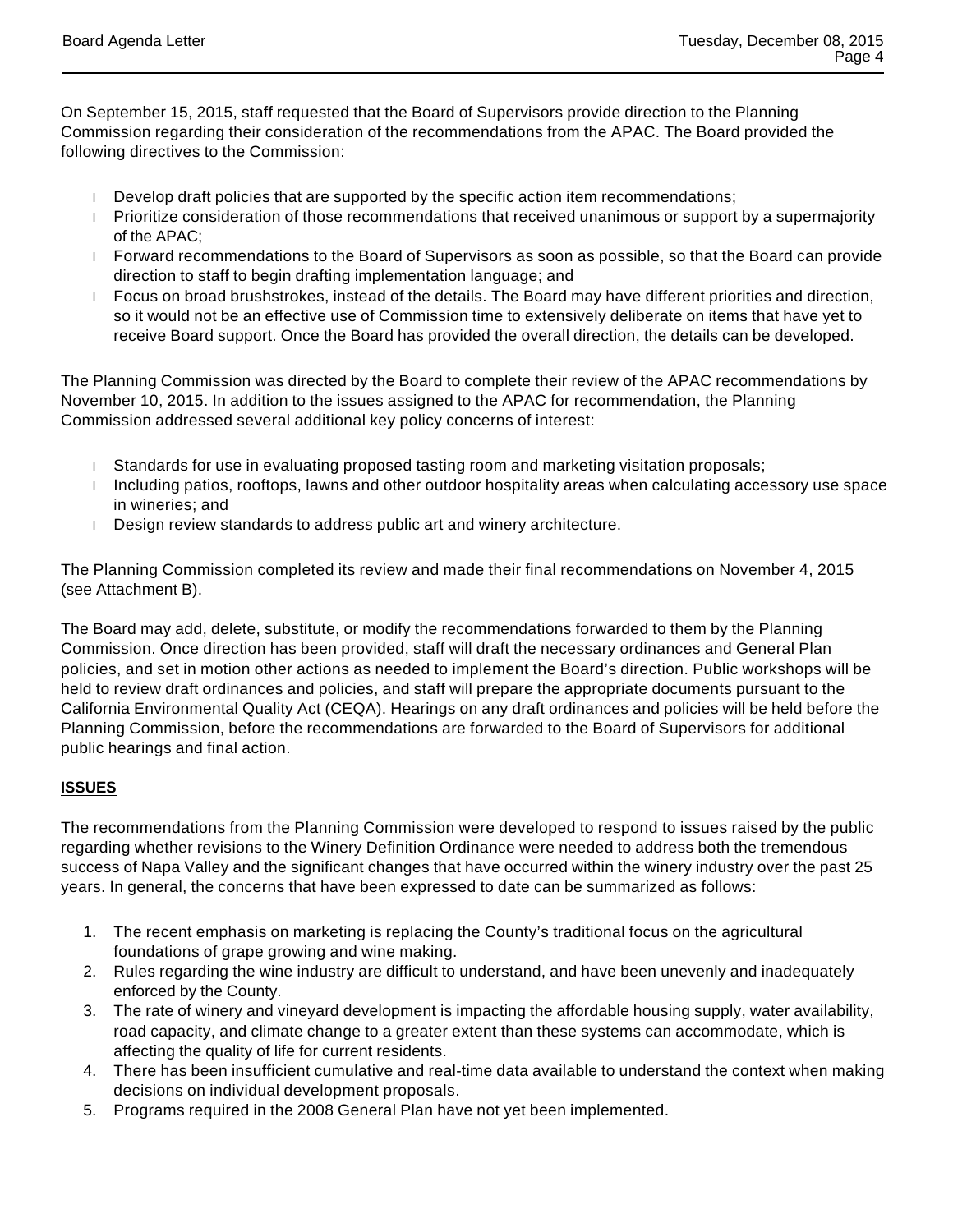In many ways, these issues reflect general concerns regarding the integrity of the County's planning process, both at the staff and the Planning Commission level. There is a concern that recommendations and decisions over the past several years have not faithfully upheld the intent of the WDO and of the General Plan, but there is also a concern that those frameworks are no longer adequate in meeting the rapidly evolving challenges of the Napa Valley in 2015.

Many of the concerns expressed are in part the result of an important shift that has occurred in the Napa Valley since 2011. The development of wineries has not been even over the past decade. There are clear differences between those winery permits that were approved in the first five years, from 2006 to 2010, and those approved in the last five years, from 2011 to 2015, as follows:

- Until 2010, new wineries were being approved at an average of 11 per year. Since then, the rate has declined to an average of 5 new wineries per year.
- The annual total of marketing visitors approved has decreased from over 50,000 annually in the years prior to 2010, to less than 20,000 per year in the five years since.
- New annual permitted production has also gone down, from 836,000 gallons before 2010, to 563,000 gallons annually since 2011.
- The number of major modifications approved has increased, from 8 annually before 2010, to an average of 11 each year thereafter.
- Permitted tasting room visitation has significantly grown, going from an average total of 96,000 per year before 2010, to more than 220,000 approved per year on average since 2011.

In the last five years, Napa has been seeing a shift from new wineries with an emphasis on marketing, to existing wineries seeking to expand their tasting room visitation. Many of these existing wineries have been located in the hillside areas. The hills offer less expensive land, compared to the valley floor, and often offer the hidden ambiance and scenic vistas that are attractive to customers – qualities which are important to the success of direct-toconsumer business strategies. These properties are also located on dead-end country roads, with limited access to groundwater, in areas subject to erosion, and where view shed impacts are more pronounced. In addition, more intensive wine tasting activities which had been historically concentrated along the State Route 29 corridor between Oakville and St. Helena have spread to quiet rural neighborhoods that were not previously exposed to tourism. As a result of increased development in the hillside areas, questions have arisen regarding whether changes are needed in how the County regulates wineries.

As previously noted on March 10, 2015, the County has taken a number of actions in the past year to address these issues, including:

- The Board has nearly doubled the size of Code Enforcement staff and has increased penalties for violators;
- The Planning Commission directed staff to prepare draft guidelines to provide a consistent basis for comparing wineries based on production and other relevant factors and/or potential environmental impacts;
- The Board approved a change to the County CEQA (California Environmental Quality Act) Guidelines, increasing the noticing requirements from 300 feet to 1,000 feet from the property line of the proposed project;
- The Board approved a change to the County CEQA Guidelines requiring that environmental consultants be contracted to the County for the preparation of all development-related CEQA documents;
- Staff implemented the updated Water Availability Analysis (WAA) to require more detailed studies of groundwater for projects located in hillside areas, particularly where there is the potential for off-site well impact;
- $\perp$  Staff rewrote the Traffic Impact Study guidelines to ensure more comprehensive analysis and accuracy for consultant prepared traffic studies;